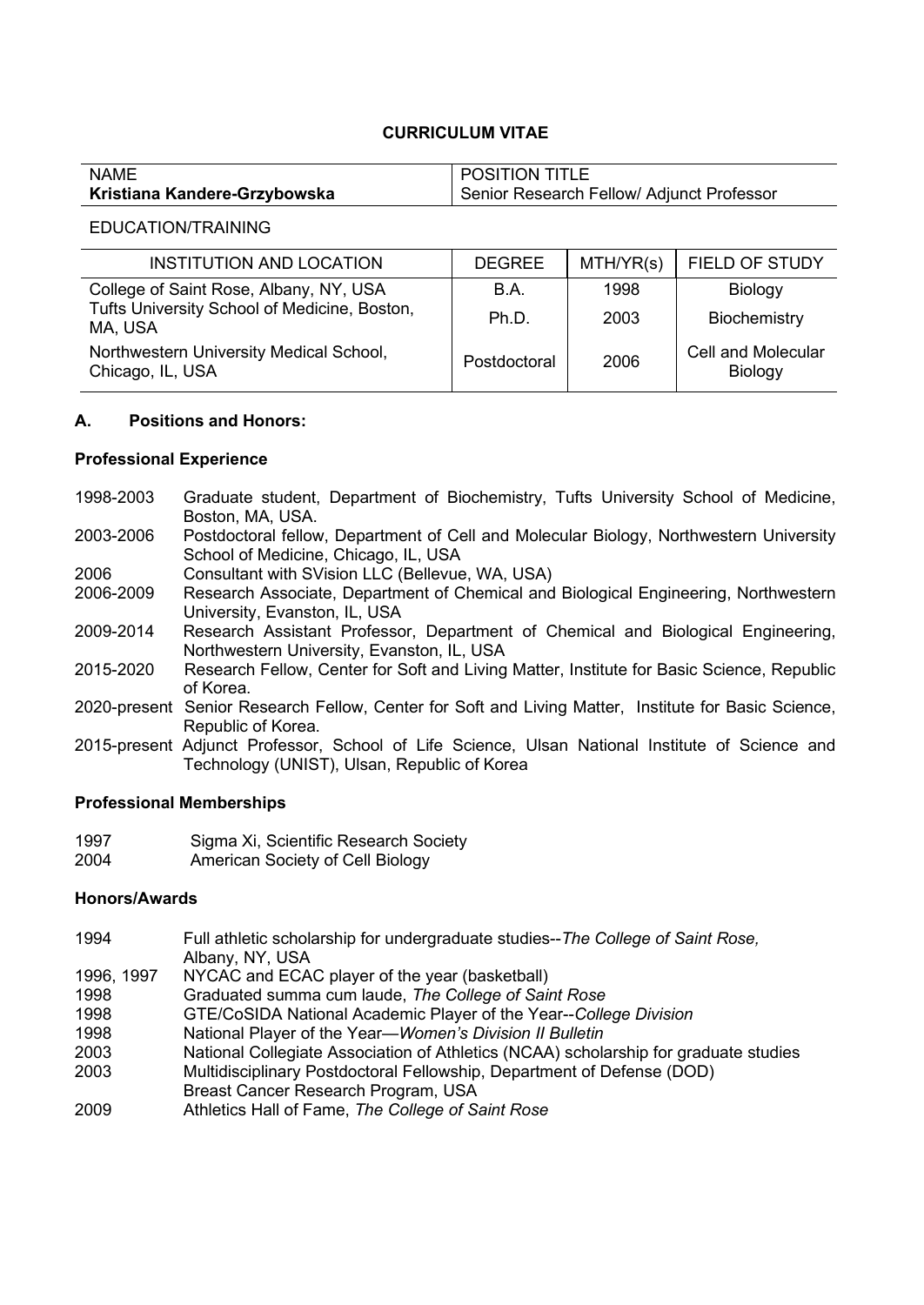**B.Scientific interests:** molecular dynamic live cell imaging, cell and cytoskeleton micropatterning via micro/nano-fabrication; intracellular/cytoskeleton dynamics and patterns of cancer cell motility; interactions of nanomaterials with biological systems, mixed-charge nanomaterials with cancer-specific cytotoxicity.

**C. Highlights of Scientific Contributions.** Kandere-Grzybowska pioneered the microetching method (also called Wet Stamping, or *WETS*) for cell micropatterning that is compatible with various high resolution live-cell imaging modalities, such as wide-field digital fluorescence, confocal and total internal reflection (TIRF) microscopies (*Nature Methods, 2005*). She and colleagues then used *WETS* to study intracellular cell motility sub-processes, such as cell polarization (*Soft Matter, 2010*), microtubule guidance (*J. Cell Sci., 2012*) and cell micromechanics (*Adv. Mater., 2012*) in micropatterned cells with geometrically-defined shapes (also called Treadmills). *WETS* were also used to demonstrate that asymmetric continuous ratchet-shape patterns (Ratchets) direct cell motions. Specifically, motions of cancer cells were directed in the direction opposite to that by normal cells leading to partial sorting out of mixed cell populations (*Nature Physics, 2009*). Finally, using continuous linear patterns (or Lines or 1D microtracks) generated by *WETS* revealed that metastatic cells, but not non-metastatic cells, use cell-intrinsic, predator-like Lévy walk patterns (*Nature Communications, 2018*). Based on these publications, Kandere-Grzybowska with Prof. Bartosz Grzybowski co-wrote three funded NIH/USA grant applications (see details below). Kandere-Grzybowska is an author of 34 publications which have been cited 3020 times (based on Google Scholar) with h-index 23.<br>Her more recent work focuses on understanding the cellular mechanisms of cancer-specific, selective

cytotoxicity of mixed-charge gold nanoparticles (*Angew. Chem., 2016*). A combination of chemistry (nanoparticle synthesis/functionalization), nanomaterial characterization (DLS, ICP-MS) and cell biological approaches (live-cell confocal microscopy, bio-TEM, proteomics) are used to investigate selective targeting and destruction of endolysosomal system in cancer cells (*Nat. Nanotechnol.,2020; Acc. Mater. Res, 2020*).

# **D. Peer-Reviewed Publications**

**34.** Siek, M., **Kandere-Grzybowska, K.\*** & Grzybowski, B.A.\* Mixed-Charge, pH-Responsive nanoparticles for selective interactions with cells, organelles, and bacteria**.** [Review] *Acc. Mater. Res.* 1, 3, 188–200 (2020). https://doi.org/10.1021/accountsmr.0c00041

**33.** Borkowska, M., Siek, M., Kolygina, D., Sobolev, Y., Lach, S., Kumar, S., Cho, Y.K, **Kandere- Grzybowska, K.\*** & Grzybowski, B.A.\* Targeted crystallization of mixed-charge nanoparticles in lysosomes induces selective death of cancer cells. *Nat. Nanotechnol.* **15**, 331–341 (2020). https://doi.org/10.1038/s41565-020-0643-3 **[COVER ART]** https://rdcu.be/b21hN

**32.** Huda, S., Weigelin, B., Wolf, K., Tretiakov, K., Wilk, G., Iwasa, M., Banaszak, M., Soh, S., Makurath, M., Friedl, P., Borisy, G.G., **Kandere-Grzybowska, K.\*** & Grzybowski, B.A.\*. Lévy-like movement patterns of metastatic cancer cells revealed in microfabricated systems and implicated *in vivo*. *Nat. Commun.* **9**, 4539 (2018). https://rdcu.be/barxd

**31. Kandere-Grzybowska, K.** & Grzybowski B.A**.** Nanosystems: Programmed communication. *Nat. Nanotechnol.,* **12,** 291-292 (2017). http://rdcu.be/oUnd

**30.** Pillai, P.P., Kowalczyk, B., **Kandere-Grzybowska, K.,** Borkowska, M., & Grzybowski, B.A.\*. Engineering gram selectivity of mixed-charge gold nanoparticles by tuning the balance of surface charges. *Angew. Chem. Int. Ed. Engl.* **55**, 1-6, (2016). doi: 10.1002/anie.201602965 http://onlinelibrary.wiley.com/doi/10.1002/anie.201602965/epdf

**29.** Huda, S., Pilans, D., Makurath, M., Hermans, T., **Kandere-Grzybowska, K.\*** & Grzybowski, B.A.\* Microfabricated systems and assays for studying the cytoskeletal organization, micromechanics, and motility patterns of cancerous cells. [Review] *Adv. Mater. Interfaces,* **1**, 1400158 (2014). doi: 10.1002/admi.201400158

http://onlinelibrary.wiley.com/doi/10.1002/admi.201400158/abstract

**28.** Wilk, G., Iwasa, M., Fuller, P.E., **Kandere-Grzybowska, K.** & Grzybowski, B.A. Universal area distributions in the monolayers of confluent mammalian cells. *Phys. Rev. Lett*. **112,** 138104 (2014).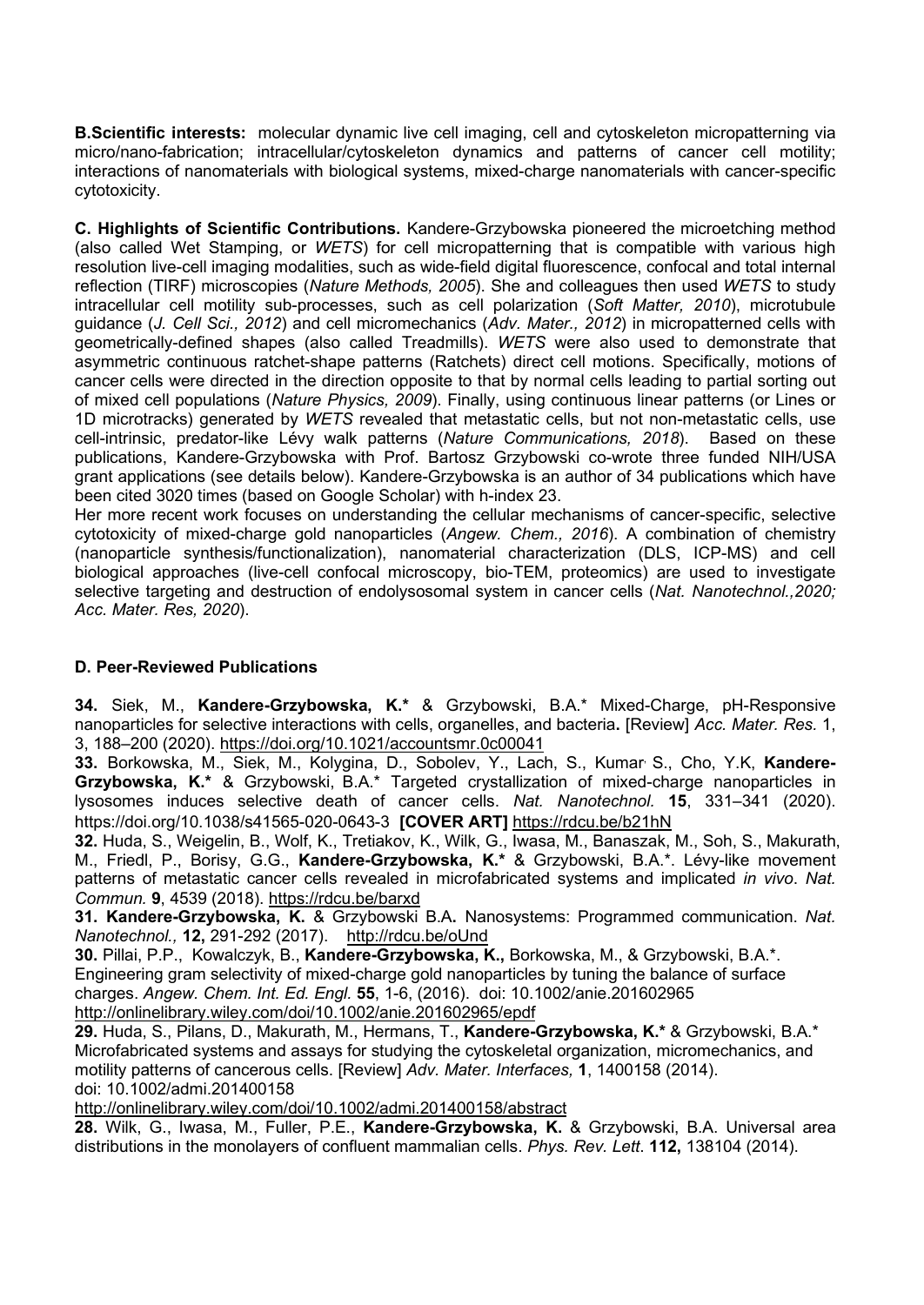http://journals.aps.org/prl/pdf/10.1103/PhysRevLett.112.138104

**27.** Hermans, T.M., Pilans, D., Huda, S., Fuller, P., **Kandere-Grzybowska, K.** & Grzybowski, B.A. Motility efficiency and spatiotemporal synchronization in non-metastatic vs. metastatic breast cancer cells. *Integr. Biol. (Camb)* **<sup>5</sup>**, 1464-1473 (2013). http://pubs.rsc.org/en/Content/ArticlePDF/2013/IB/c3ib40144h

**26**. Soh, S., Banaszak, M., **Kandere-Grzybowska, K.** & Grzybowski B.A. Why cells are microscopic: A transport-time perspective. *J. Phys. Chem. Lett.* **<sup>4</sup>**, 861-865 (2013). http://pubs.acs.org/doi/abs/10.1021%2Fjz3019379

**25**. Huda, S., Soh, S., Pilans, D., Byrska-Bishop, M., Kim, J., Wilk, G., Borisy, G.G., **Kandere- Grzybowska, K.\*** & Grzybowski B.A.\*. Microtubule guidance tested through controlled cell geometry. *J. Cell Sci.* **125**, 5790-5799 (2012).

http://jcs.biologists.org/content/early/2012/09/19/jcs.110494.long

**24.** Soh, S., **Kandere-Grzybowska, K.\*,** Mahmud, G., Huda, S., Patashinski, A.Z., & Grzybowski, B.A.\* Tomography and static-mechanic properties of adherent cells. *Adv. Mater*. **24**, 5719-2620 (2012). http://onlinelibrary.wiley.com/doi/10.1002/adma.201200492/pdf

**23**. Mahmud, G., Huda, S., Yang, W., **Kandere-Grzybowska, K.,\*** Pilans, D., Jiang, S. & Grzybowski B.A.\* Carboxybetaine methacrylate polymers offer robust, long-term protection against cell adhesion. *Langmuir* **27**, 10800-10804 (2011).

http://pubs.acs.org/doi/ipdf/10.1021/la201066y

**22. Kandere-Grzybowska, K.,\*** Soh. S., Mahmud, G., Komarova, Y., Pilans, D. & Grzybowski B.A.\* Short-term molecular polarization of cells on symmetric and asymmetric micropatterns. *Soft Matter* **6**, 3257-3268 (2010). http://pubs.rsc.org/en/content/articlepdf/2010/sm/b922647h

**21.** Soh, S., Byrska, M., **Kandere-Grzybowska, K.** & Grzybowski, B.A. Reaction-Diffusion systems in intracellular molecular transport and control. [Review] *Angew. Chem. Int. Ed. Engl*. **49**, 4170-4198 (2010). http://onlinelibrary.wiley.com/doi/10.1002/anie.200905513/pdf

**20.** Mahmud, G., Campbell, C.J., Bishop, K.J.M., Komarova, Y.A., Chaga, O., Soh, S., Huda, S., **Kandere-Grzybowska, K.\*** & Grzybowski B.A.\* Directing cell motions on micropatterned ratchets. *Nature Physics* **<sup>5</sup>**, 606-612 (2009). http://www.nature.com/nphys/journal/v5/n8/pdf/nphys1306.pdf

**19.** Kowalczyk, B., Byrska, M., Mahmud, G., Huda, S., **Kandere-Grzybowska, K.** & Grzybowski B.A. Nanoparticle-based solution deposition of gold films supporting bioresistant SAMs. *Langmuir* **25**, 1905- 1907 (2009).

**18. Kandere-Grzybowska, K.**, Campbell, C.J., Mahmud, G., Komarova, Y., Soh, S. & Grzybowski B.A. Cell motility on micropatterned treadmills and tracks. *Soft Matter* **<sup>3</sup>**, 1-9 (2007). http://pubs.rsc.org/en/content/articlepdf/2007/sm/b617308j

**17. Kandere-Grzybowska, K.**, Kempuraj, D., Cao, J., Cetrulo, C.L. & Theoharides T.C. Regulation of IL-1-induced selective IL-6 release from human mast cells and inhibition by quercetin. *Br. J. Pharmacol*. **148**, 208-215 (2006).

**16. Kandere-Grzybowska, K.**, Campbell C., Komarova Y., Grzybowski B.A., Borisy G.G. Molecular dynamics imaging in micropatterned living cells. *Nature Methods* **2**, 739-741 (2005). **[COVER ART]** http://www.nature.com/nmeth/journal/v2/n10/pdf/nmeth796.pdf

**15.** Theoharides, T.C, Donelan, J., **Kandere-Grzybowska, K.,** Konstantinidou, A. The role of mast cells in migraine pathophysiology. *Brain Res. Brain Res. Rev.* **49**, 65-76 (2005).

**14.** Smoukov, S.K, Bitner, A., Campbell, C.J., **Kandere-Grzybowska, K.**, Grzybowski, B.A. Nano- and microscopic surface wrinkles of linearly increasing heights prepared by periodic precipitation. *J. Am. Chem. Soc.* **127**, 17803-17807 (2005).

13. Kempuraj, D., Papadopoulou, N.G., Lytinas, M., Kandere-Grzybowska, K., Madhappan, B., Boucher, W., Christodoulou, S., Athanassiou, A., Theoharides, T.C. Corticotropin-releasing hormone and its structurally related urocortin are synthesized and secreted by human mast cells. *Endocrinology* **145**, 43-48 (2004).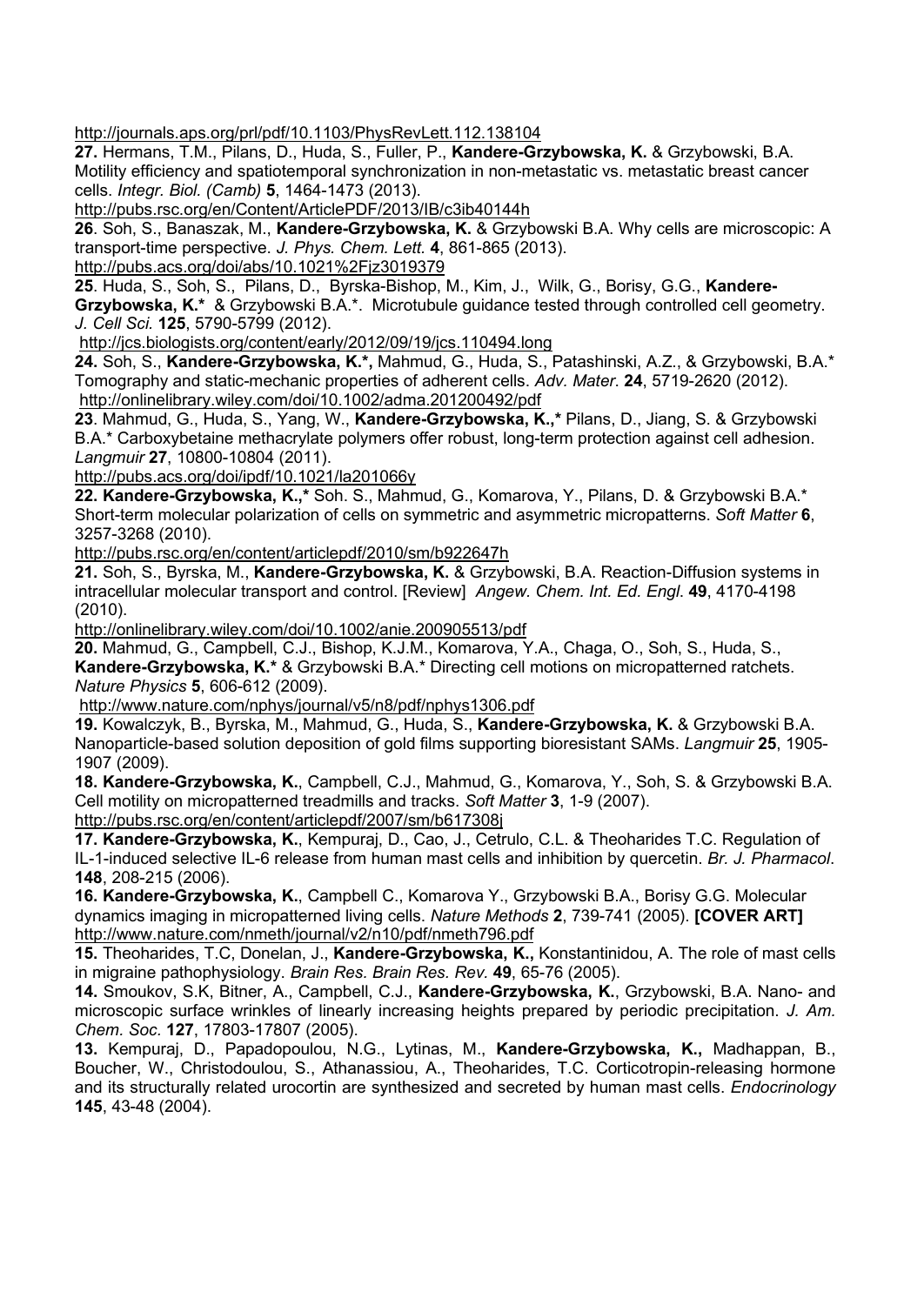**12. Kandere-Grzybowska K.,** Letourneau R., Kempuraj D., Donelan J., Poplawski S., Boucher W., Athanassiou A., Theoharides T.C. IL-1 induces vesicular secretion of IL-6 without degranulation from human mast cells. *J. Immunol.* **171**, 4830-4836 (2003).

**11.** Kempuraj, D., Huang, M., **Kandere-Grzybowska, K.,** Basu, S, Boucher, W, Letourneau, R, Athanassiou, A, Theoharides, T.C. Azelastine inhibits secretion of IL-6, TNF-alpha and IL-8 as well as NF-kappaB activation and intracellular calcium ion levels in normal human mast cells. *Int. Arch Allergy Immunol.* **132,** 231-239 (2003).

**10.** Alexandrakis, M., Letourneau, R., Kempuraj, D., **Kandere-Grzybowska, K.,** Huang, M., Christodoulou, S., Boucher, W., Seretakis, D., Theoharides, T.C. Flavoes inhibit proliferation and increase mediator content in human leukemic mast cells (HMC-1). *Eur. J. Haematol.* **71**, 448-454 (2003).

**9. Kandere-Grzybowska, K.,** Gheorghe, D., Priller, J., Esposito, P., Huang, M., Gerard, N., Theoharides, T.C. Stress-induced dura vascular permeability does not develop in mast cell-deficient and neurokinin-1 receptor knockout mice. *Brain Res.* **980**, 213-220 (2003).

**8.** Kempuraj, D., Frydas, S., **Kandere, K.,** Madhappan, B., Letourneau, R., Christodoulou, S., Boucher, W., Riccioni, G., Conti, P., Theoharides, T.C. Interleukin-19 (IL-19) network revisited. *Int. J. Immunopathol. Pharmacol.* **16**, 95-97 (2003).

**7.** Conti, P., Kempuraj, D., **Kandere, K.,** Di Gioacchino, M., Barbacane, R.C., Castellani, M.L., Felaco, M., Boucher, W., Letourneau, R., Theoharides, T.C. IL-10, an inflammatory/inhibitory cytokine, but not always. *Immunol. Lett.* **86:** 123-129 (2003).

**6.** Huang, M., Berry, J., **Kandere, K.**, Lytinas, M., Karalis, K., Theoharides, T.C. Mast cell deficient W/W(v) mice lack stress-induced increase in serum IL-6 levels, as well as in peripheral CRH and vascular permeability, a model of rheumatoid arthritis. *Int. J. Immunopathol. Pharmacol.* **15**, 249-254 (2002).

**5.** Kempuraj, D., Huang, M., **Kandere, K.***,* Boucher, W., Letourneau, R., Jeudy, S., Fizgerald, K., Spear, K., Athanasiou, A., Theoharides, T.C. Azelastine is more potent than olopatadine in inhibiting interleukin-6 and tryptase release from human umbilical cord blood-derived cultured mast cells. *Ann. Allergy Asthma Immunol.* **88**, 501-506 (2002).

**4.** Conti, P., Kempuraj, D., **Kandere, K***,* Di Gioacchino, M., Reale, M., Barbacane, R.C., Castellani, M.L., Mortari, U., Boucher, W., Letourneau, R., Theoharides, T.C. Interleukin-16 network in inflammation and allergy. *Allergy Asthma Proc.* **23:** 103-108 (2002).

3. Lytinas, M., Kempuraj, D., Huang, M., Kandere, K., Boucher, W., Letourneau, R., Jeudy, S., Fizgerald, K., Spear, K., Athanasiou, A., Theoharides, T.C. Azelastine's inhibition of histamine and tryptase release from human umbilical cord blood-derived cultured mast cells as well as rat skin mast cell-induced vascular permeability: comparison with olopatadine. *Allergy Asthma Proc.* **23:** 45-51 (2002).

**2.** Esposito, P., Chandler, N., **Kandere, K.**, Basu, S., Jacobson, S., Connolly, R., Tutor, D., Theoharides, T.C. Corticotropin-releasing hormone and brain mast cells regulate blood-brain-barrier permeability induced by acute stress. *J Pharmacol. Exp. Ther.* **303**:1061-1066 (2002).

**1.**Esposito, P., Gheorghe, D., **Kandere, K.**, Pang, X., Connolly, R., Jacobson, S., Theoharides, T.C. Acute stress increases permeability of the blood-brain-barrier through activation of brain mast cells. *Brain Res.* **888:** 117-127 (2001).

# **E. Patent applications**

Mixed-charge nanoparticles with anti-cancer activity. Application Date: 2020.02.2. Application No.: 10- 2020-0021515

# **F. Other Scientific Publications**

**2. Kandere-Grzybowska, K.** Differential release of mast cell cytokines. Ph.D. Thesis. Tufts University (2003)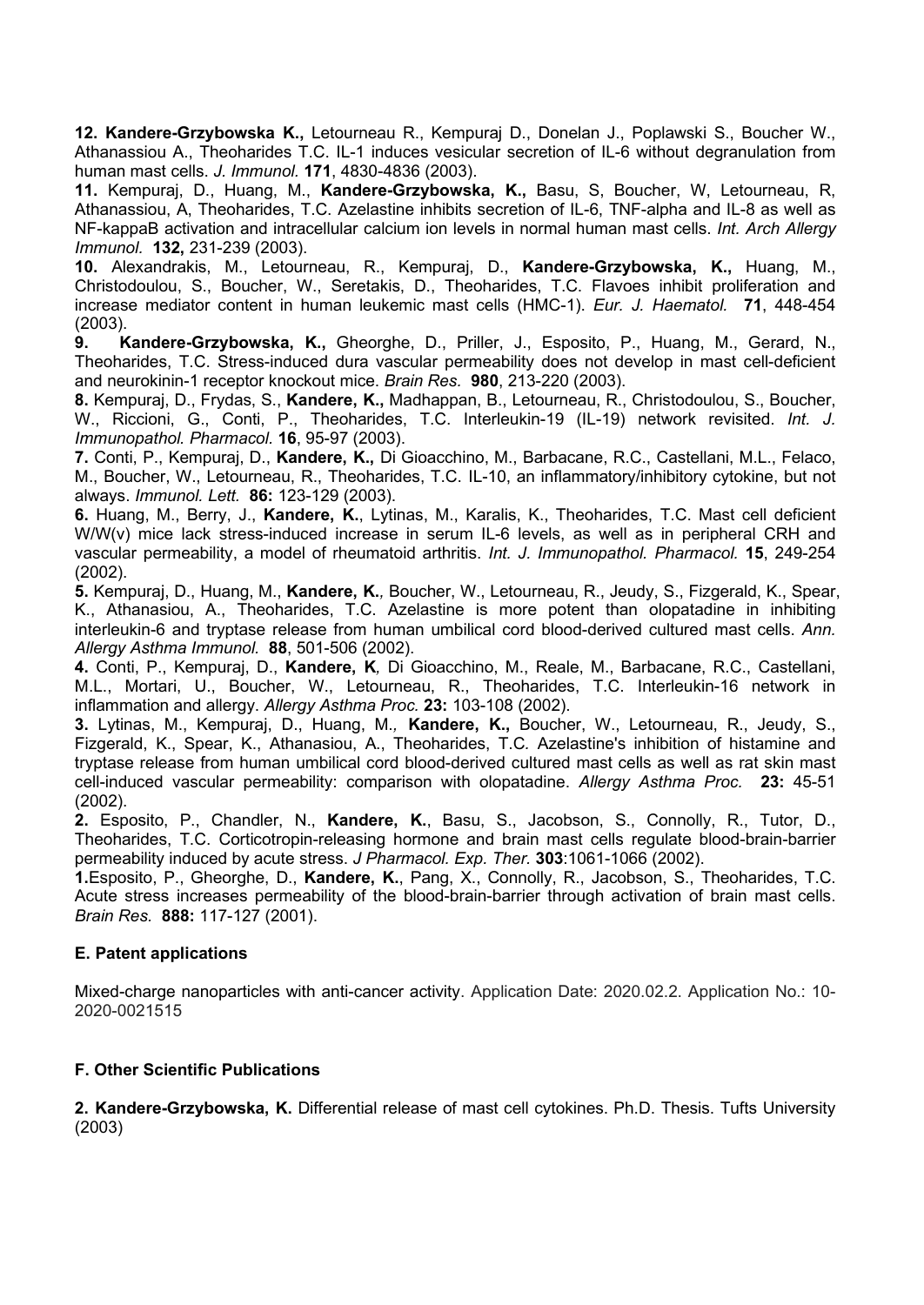**1.** Theoharides, T.C. & **Kandere, K.** Mast cell involvement in neurogenic inflammation. *Migraine: A neuroinflammatory Disease?* 115-132 (Birkhäuser Basel, 2002)

## **G. Invited Lectures**

**1.** University of Latvia, Institute of Microbiology and Biotechnology. Cells on treadmills and tracks: Quantifying cell motility in cancer metastasis (Riga, Latvia, 2010).

**2.** Latvian Institute of Organic Synthesis. Deconstructing directional cell motility to identify molecular targets for anti-cancer therapies (Riga, Latvia, 2012).

**3.** Latvian Biomedical Research and Study Centre. Mechanism and control of the Lévy walks of metastatic cancer cells (Riga, Latvia, 2013).

**4.** Gdansk University of Technology. Mechanism and control of the Lévy walks of metastatic cancer cells (Gdansk, Poland, 2013).

**5.** University of Latvia, Faculty of Physics and Mathematics. Cell motility on micropatterned treadmills and tracks. (Riga, Latvia, 2015).

**6.** Riga Stradins University. Using substrate microfabrication and nanomaterials to target metastatic cancer. (Riga, Latvia, 2015).

**7.** Institute of Molecular Physics, Polish Academy of Sciences, Department of Computational Physics of Complex Systems. The control and mechanism of Lévy walk motility pattern of metastatic cancer cells. (Poznan, Poland, 2018).

**8.** University of Latvia, Institute of Microbiology and Biotechnology. Selective killing of cancer by self assembly of nanoparticle crystals. (Riga, Latvia, 2019).

**9.** Annual Meeting, Korean Biochip Society. Selective killing of cancer cells by crystallization of mixed charge nanoparticles in cancer lysosomes (Jeju, Landing Convention Center, Korea, 2019)

## **H. Conference Presentations (from 2003)**

**11.** Borkowska, M., Siek, M., Kolygina, D., Sobolev, Y., Lach, Jeong, Y.K., **Kandere-Grzybowska, K.\***  & Grzybowski, B.A.\* Selective Killing of Cancer Cells by Mixed-Charge Gold Nanoparticles

Targeting Endo-Lysosomal System. Annual Meeting, American Society for Cell Biology (2017).

**10.** Iwasa, M., **Kandere-Grzybowska,** K., Huda, S., Makurath, M. & Grzybowski, B.A. Protein interaction network analysis of actin-driven motility of cancer cells. Annual Meeting, American Society for Cell Biology (2015).

**9.** Pilans, D., Huda, S., Tretiakov, K. Wilk, G., Soh S., **Kandere-Grzybowska, K.** & Grzybowski, B.A. Microsystems for targeting the Lévy Walks in metastatic cancer cells. 14th IMAT Meeting, National Cancer Institute, National Institutes of Health (2013).

**8.** Huda, S. Soh, S., Pilans, D., Mahmud, G., **Kandere-Grzybowska, K.** & Grzybowski, B.A. Micropatterned substrates: Tools for studying cell motility and aiding rational drug design. *FASEB Journal* 25, 930.6 (2011).

**7. Kandere-Grzybowska, K**., Komarova, Y., Campbell, C., Mahmud, G., Soh, S., Borisy, G. & Grzybowski B.A. Deconstructing cell motility on micropatterned treadmills and tracks. 5th Era of Hope meeting for the Department of Defense Breast Cancer Research Program (2008).

**6. Kandere-Grzybowska, K.**, Komarova, Y., Campbell, C., Soh, S., Mahmud, G. & Grzybowski, B.A. Actin filament reorganization and focal adhesion targeting by microtubules in micropatterned cells. 46th Annual Meeting, American Society for Cell Biology (2006).

**5.** Oh, S., Alworth, S.V., **Kandere-Grzybowska, K**., Borisy, G.G., Grzybowski, B.A. & Lee, J.S.J. Automated recognition and tracking of cells in individual cell motility assays. 46th Annual Meeting, American Society for Cell Biology (2006).

**4.** Oh, S., Alworth, S.V., **Kandere-Grzybowska, K.**, Borisy, G.G., Grzybowski, B.A. & Lee, J.S.J. Automated kinetic analysis in individual cell motility assays. 46th Annual Meeting, American Society for Cell Biology (2006).